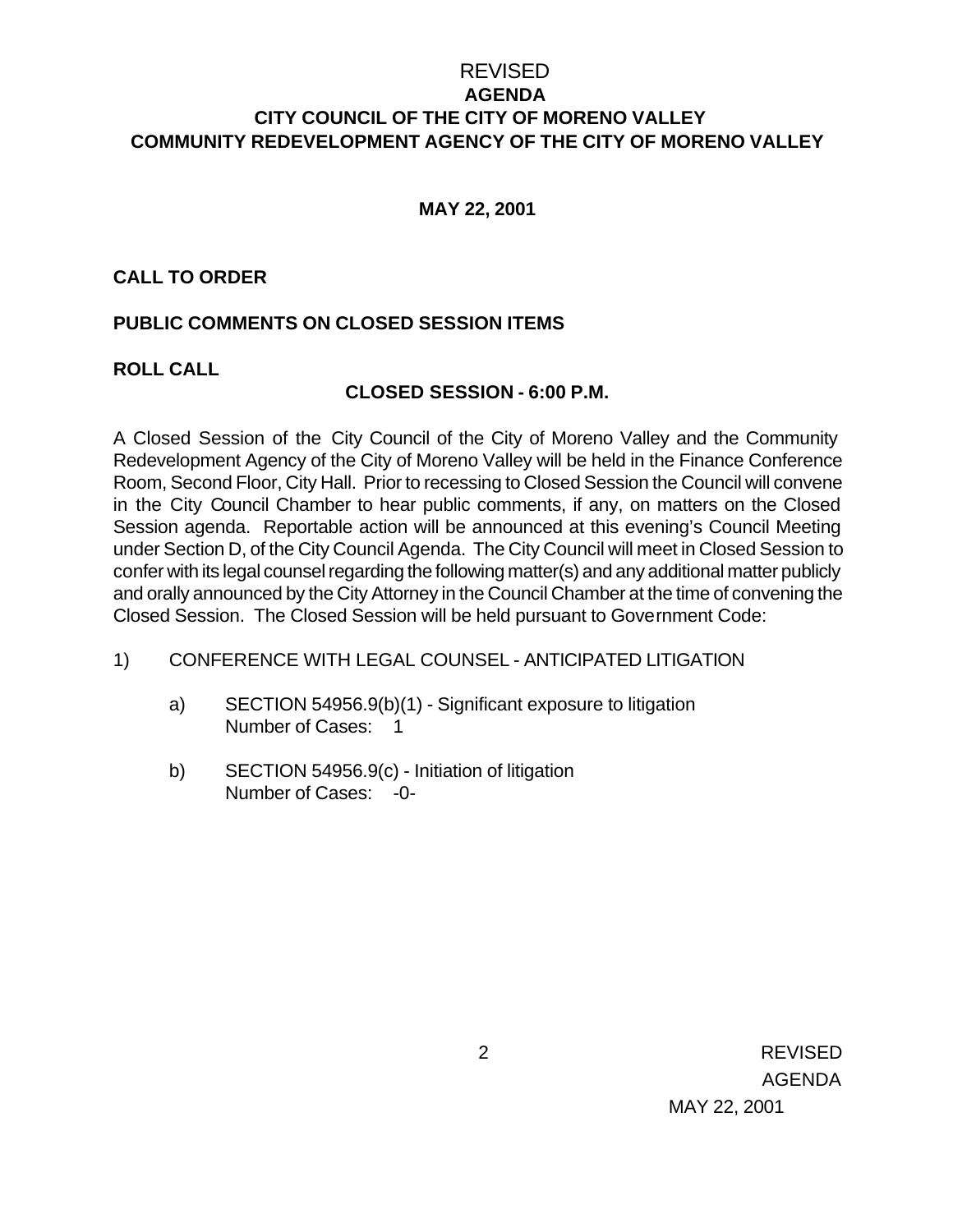# **SPECIAL PRESENTATIONS – 6:30 p.m.**

- 1. Eastern Municipal Water District Poster Contest Winners
- 2. Proclamation Water Awareness Month
- 3. Proclamation Public Works Week
- 4. Proclamation National Salvation Army Week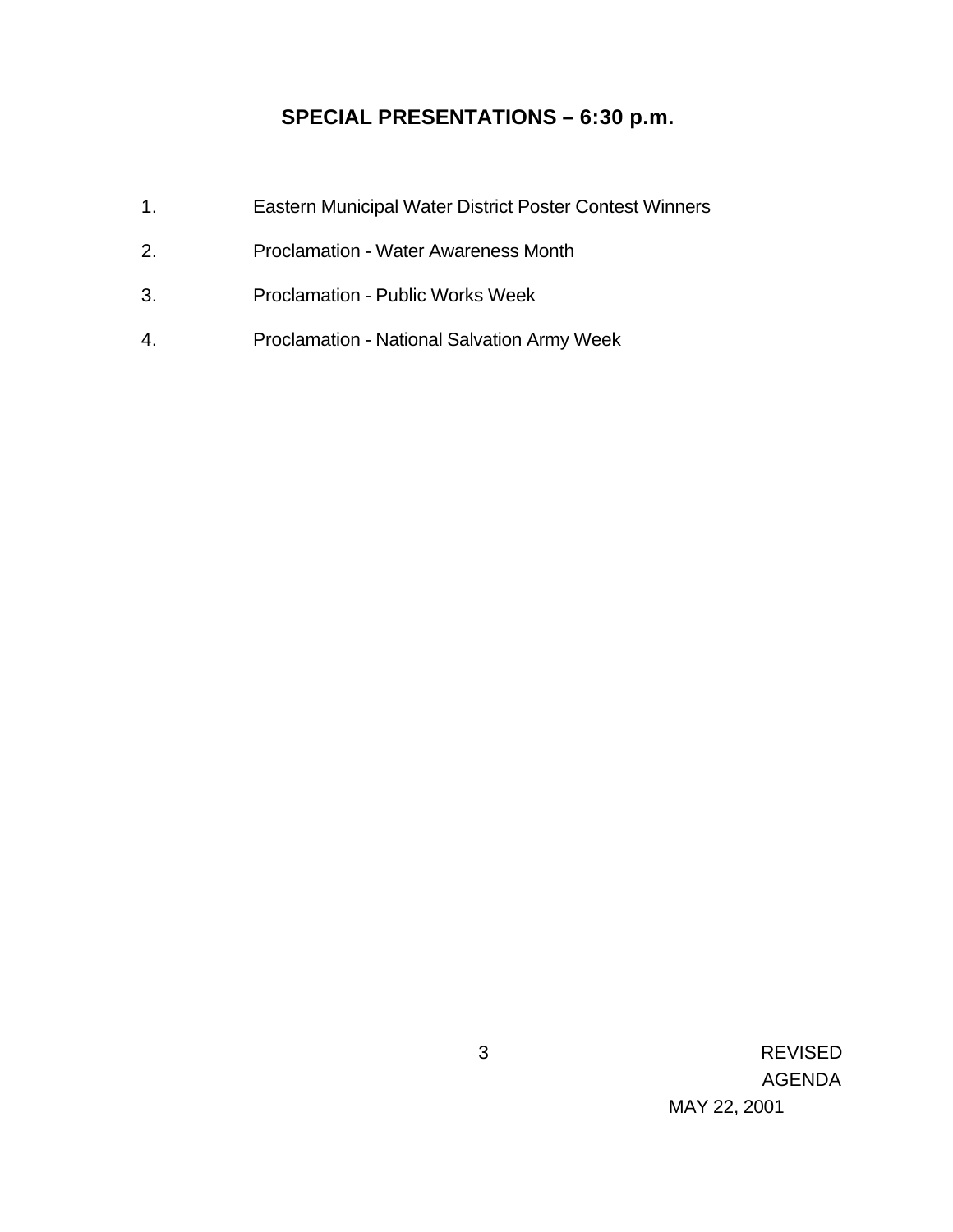## **REVISED AGENDA JOINT MEETING OF THE CITY COUNCIL OF THE CITY OF MORENO VALLEY MORENO VALLEY COMMUNITY SERVICES DISTRICT COMMUNITY REDEVELOPMENT AGENCY OF THE CITY OF MORENO VALLEY**

### **REGULAR MEETING - 7:00 P.M. MAY 22, 2001**

- • **CALL TO ORDER** (Joint Meeting of the City Council of the City of Moreno Valley, Moreno Valley Community Services District, and the Community Redevelopment Agency of the City of Moreno Valley - actions taken at the Joint Meeting are those of the Agency indicated on each Agenda item)
- **PLEDGE OF ALLEGIANCE**
- **INVOCATION** Pastor Keven Crothers, Moreno Valley Christian Church
- **ROLL CALL**
- **INTRODUCTIONS**
- PUBLIC COMMENTS **ON ANY SUBJECT NOT ON THE AGENDA** UNDER THE JURISDICTION OF THE CITY COUNCIL (COMMENTS NOT CONCLUDED BY 7:30 P.M. WILL BE HEARD PRIOR TO CITY COUNCIL CLOSING COMMENTS AT THE END OF THE AGENDA)

There is a three-minute time limit per person. Please complete and submit a PINK speaker slip to the Bailiff.

• PUBLIC COMMENTS **ON MATTERS ON THE AGENDA** WILL BE TAKEN UP AS THE ITEM IS CALLED FOR BUSINESS, BETWEEN STAFF'S REPORT AND CITY COUNCIL DELIBERATION (SPEAKER SLIPS MAY BE TURNED IN UNTIL THE ITEM IS CALLED FOR BUSINESS.)

There is a three-minute time limit per person and a 15-minute time limit per agenda item. The 15-minute limit may be waived. Please complete and submit a BLUE speaker slip to the Bailiff.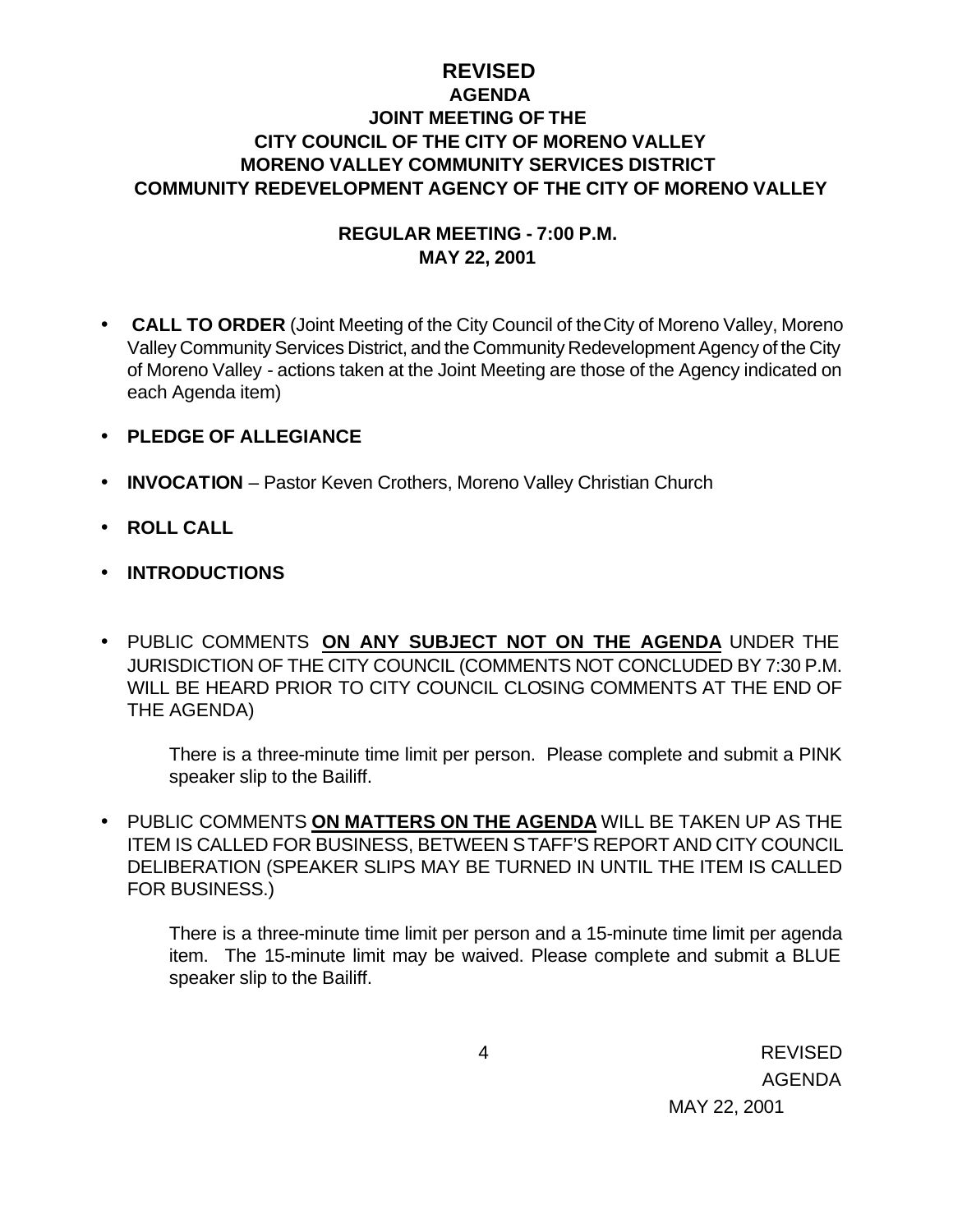## **JOINT CONSENT CALENDARS (SECTIONS A-C) OF THE CITY COUNCIL OF THE CITY OF MORENO VALLEY, MORENO VALLEY COMMUNITY SERVICES DISTRICT, AND COMMUNITY REDEVELOPMENT AGENCY OF THE CITY OF MORENO VALLEY**

All items listed under the Consent Calendars are considered to be routine and noncontroversial, and may be enacted by one motion unless a member of the Council, Community Services District, or Redevelopment Agency requests that an item be removed for separate action. The motion to adopt the Consent Calendars is deemed to be a separate motion by each Agency and shall be so recorded by the City Clerk. Items withdrawn for report/discussion will be heard after public hearing items.

## **A. CONSENT CALENDAR** - **CITY COUNCIL**

- A1. ORDINANCES FIRST READING BY TITLE ONLY Recommendation: Waive reading of all Ordinance introductions and read by title only.
- A2. MINUTES REGULAR MEETING OF APRIL 24, 2001 (Report of: Acting City Clerk) Recommendation: Approve as submitted.
- A3. MINUTES SPECIAL MEETING OF MAY 1, 2001 (Report of: Acting City Clerk) Recommendation: Approve as submitted
- A4. ANNUAL REVIEW OF DEVELOPMENT AGREEMENT FOR SPECIFIC PLAN 200 (TOWNGATE) (FEBRUARY 2, 2000 TO FEBRUARY 1, 2001) FRITZ DUDA COMPANY/HOUSING RESOURCES COMPANY (Report of: Director of Community and Economic Development) Recommendation: Determine that from February 1, 2000 to February 1, 2001, the Fritz Duda Company and Housing Resources and their assigns have complied in good faith with the terms and conditions of the Development Agreement as modified by the Park Settlement Agreement.
- 5 REVISED A5. AGREEMENT FOR PROFESSIONAL CONSULTANT SERVICES, PROJECT NO. 99-25654 – IRONWOOD AVENUE REHABILITATION, BARCLAY DRIVE TO PIGEON PASS ROAD (Report of: Director of Public Works/City Engineer) Recommendation: Approve the "Agreement for Professional Consultant Services" with PSOMAS, 1700 Iowa Avenue, Riverside, to design the street improvements; authorize the Mayor to execute said "Agreement for Professional Consultant Services" with PSOMAS and authorize the issuance of a Purchase Order to PSOMAS, in the amount of \$99,848 when the Agreement has been

AGENDA

MAY 22, 2001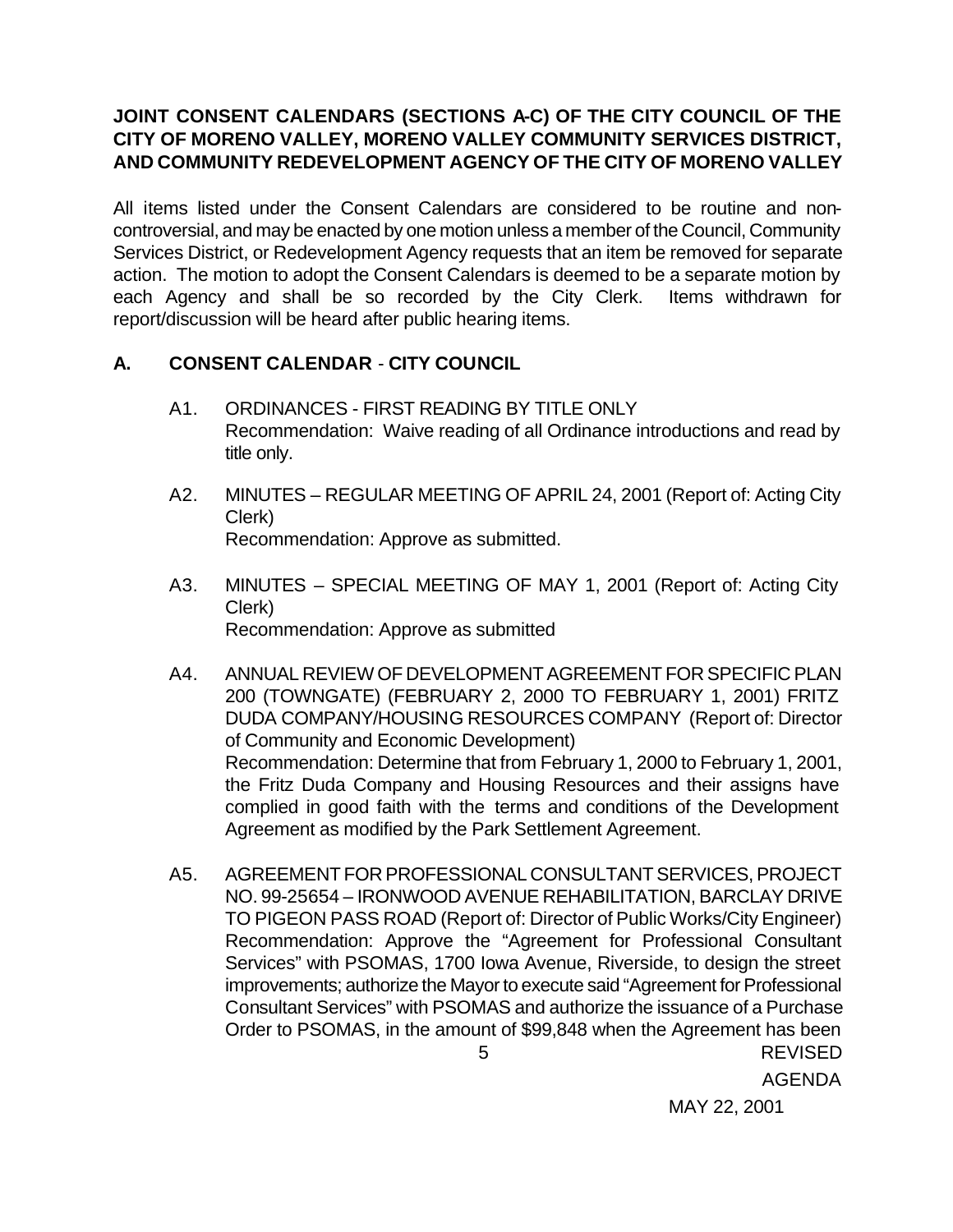signed by all parties (Account No. 125.65420).

- A6. AUTHORIZATION TO CLOSE PUBLIC STREETS FOR THE INDEPENDENCE DAY FESTIVITIES ON WEDNESDAY, JULY 4, 2001 (Report of: Director of Parks and Recreation) Recommendation: That the City Council:
	- 1. Authorize the closure of the following streets between the hours of 7:00 a.m. and 12:00 noon for the purpose of conducting the Fourth of July Parade scheduled to take place Wednesday, July 4, 2001:
		- a. TownGate Boulevard between Frederick Street, Eucalyptus and Memorial Way;
		- b. Frederick Street between Centerpointe Drive and Cactus Avenue;
		- c. Cottonwood Avenue between Pan Am Boulevard and Dunhill Drive;
		- d. Eucalyptus Avenue between Pan Am Boulevard and Graham Street;
		- e. Dracaea Avenue between Pan Am Boulevard and Graham Street;
		- f. Atlantic Circle east of Frederick Street;
		- g. Brabham Street between Frederick Street and Andretti Street;
		- h. TownGate Boulevard between Frederick Street and Heritage Way;
		- i. Bay Avenue between Kristina Court and Courage Street;
		- j. Alessandro Boulevard between Chagall Court and Courage Street;
		- k. Resource Way between Frederick Street and Corporate Way;
		- l. Corporate Way between Calle San Juan de Los Lagos and Resource Way;
		- m. Calle San Juan de Los Lagos between Frederick Street and Corporate Way.
	- 2. Authorize the closure of the following streets to through traffic, to remain open only to residents, between the hours of 11:00 a.m. and 9:00 p.m. for the purpose of conducting the Fourth of July Festivities and Fireworks Program which takes place on Wednesday, July 4, 2001:
		- a. Petaluma Avenue between Napa Valley and Morrison Street;
		- b. Napa Valley between Dracaea Avenue and Petaluma Avenue;
		- c. Lakeport Drive at Cottonwood Avenue;
		- d. Burney Pass between Cottonwood Avenue and Dracaea Avenue; and
		- d. Rockport Drive between Yuba Pass Road and Morrison Street.

The streets closed to through traffic are to prevent overflow parking from the fireworks program into residential areas. Also, for a short period and immediately following the fireworks show, staff recommends that the City Council authorize one-way traffic on various streets in the vicinity of Morrison Park as directed by the Moreno Valley Police Department.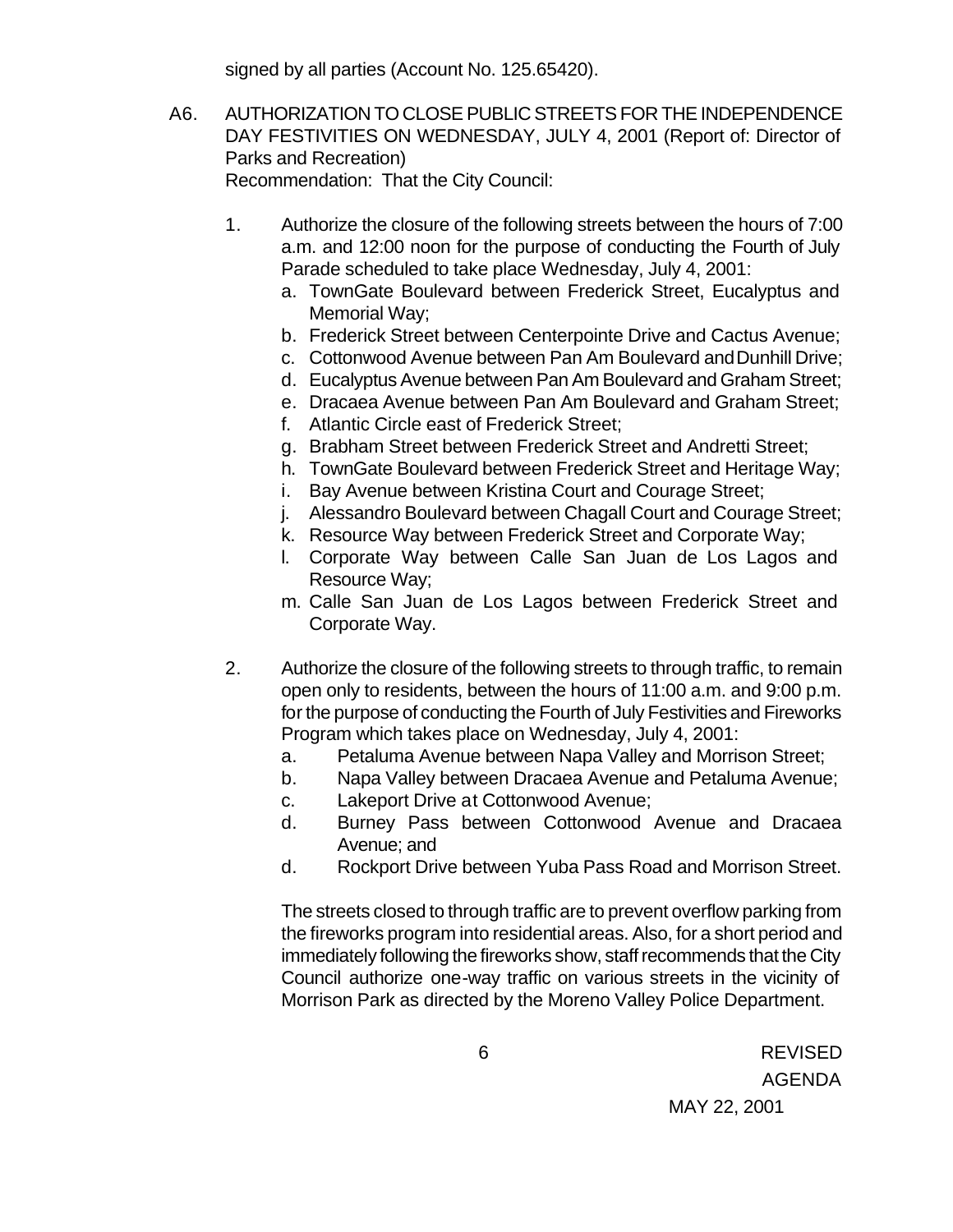A7. MEASURE "A" LOCAL STREETS AND ROADS FUND PROGRAM, FIVE YEAR CAPITAL IMPROVEMENT PLAN, FISCAL YEAR 2002-2006 (Report of: Director of Public Works/City Engineer)

Recommendation: Approve the Measure "A" Local Streets and Roads Fund Program, Five Year Capital Improvement Plan list of projects as identified in the tables entitled Riverside County Transportation Commission (RCTC), Measure "A" Local Fund Program, Fiscal Year 2002-2006 and authorize the submittal of the RCTC, Measure "A" Local Fund Program, Fiscal Year 2002-06, and the Maintenance of Effort (MOE) Certification Statement.

**Staff is requesting that Item A8. be continued to a date uncertain.**

A8. NOTICE OF COMPLETION AND ACCEPTANCE OF NASON STREET IMPROVEMENTS, BETWEEN ALESSANDRO BOULEVARD AND FIR AVENUE, PROJECT NO. 97-25897-1 (Report of: Director of Public Works/City Engineer)

Recommendation: Accept the work for the Nason Street Improvements, between Alessandro Boulevard and Fir Avenue, constructed by Vance Corporation, Rialto, California 92477, as completed; ratify Contract Change Order No. 4. which reflects revised street improvements, and Contract Change Order No. 5 which reflects the decrease and increase of the bid item quantities and cost; direct the City Clerk to record the Notice of Completion within ten days, at the office of the County Recorder of Riverside County, as required by Section 3093 of the California Civil Code; authorize the Finance Director to release the retention to Vance Corporation thirty-five (35) calendar days after the date of recordation of the Notice of Completion, if no liens are filed against the project (Account No. 00125.89730) and accept the improvements into the City Maintained Road System.

A9. AGREEMENT FOR PROFESSIONAL CONSULTANT SERVICES, PROJECT NO. 00-9277420, ATWOOD STREET DESIGN (Report of: Director of Public Works/City Engineer)

Recommendation: Approve the "Agreement for Professional Consultant Services" with L.D. King, Inc., 2151 Convention Center Way, Suite 100, Ontario, California, 91716-4464 to design the Atwood Street Improvements, Heacock Street to Perris Boulevard; authorize the Mayor to execute said "Agreement for Professional Consultant Services" with L.D. King, Inc.; authorize the issuance of a Purchase Order to L.D. King, Inc., in the amount of \$91,659 when the Agreement has been signed by all parties and authorize the Finance Director to transfer \$91,659 from fund 892.66920 to a new account for the design work associated with the Atwood Street Improvements.

 7 REVISED AGENDA MAY 22, 2001 A10. AMENDMENT TO AGREEMENT FOR CONSTRUCTION INSPECTION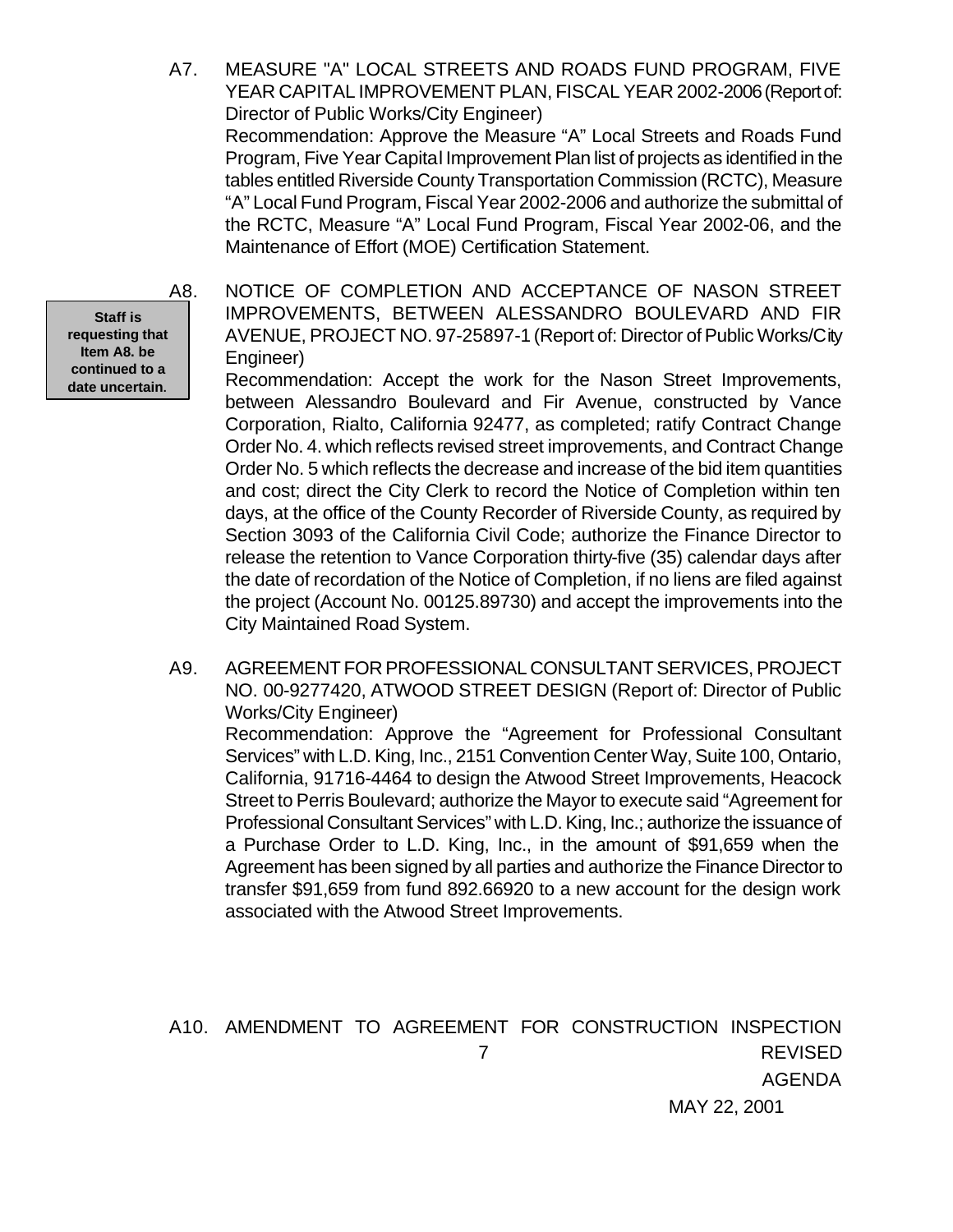SERVICES AND CONSTRUCTION SURVEY SERVICES, PROJECT NO. 97- 25897-1, ALESSANDRO BOULEVARD TO FIR AVENUE (Report of: Director of Public Works/City Engineer)

Recommendation: Approve the "Amendment to Agreement for Professional Consultant Services" for the Nason Street Improvements, with CALTROP Engineering Corporation, 1037 West Ninth Street, Upland, California 91786; approve the "Amendment to Agreement for Professional Consultant Services," for the Nason Street Improvements, with Hillwig-Goodrow, LLC, 10229 Jocelyn Lane, Yucaipa, California 92399; authorize the Mayor to execute both Amendments to the Agreements for Professional Consultant Services; authorize an increase in the Purchase Order to CALTROP Engineering Corporation, in the amount of \$6,177 (Account No. 125.89730) and authorize an increase in the amount of \$12,000 (Account No. 125.89730).

- A11. VIDEOCASSETTE DISPOSAL POLICY (Report of: Assistant City Manager) Recommendation: That City Council adopt the revised Videocassette Disposal Policy.
- A12. APPROVE AUDITING SERVICES AGREEMENT (Report of Director of Finance/City Treasurer)

 **Item A12. will be addressed under the REPORTS Section of this agenda as Item F4.** Recommendation: Select the auditing firm, Lance, Soll & Lunghard of Brea, California, to be the independent auditors for the City of Moreno Valley, the Redevelopment Agency and the Community Services District for the fiscal years ending June 30, 2001, 2002 and 2003, with the option of extending the agreement for two successive years; direct the Finance Director and City Attorney to coordinate with Lance, Soll & Lunghard to develop an audit engagement letter that meets the City's contractual requirements and authorize the Mayor to sign the audit engagement agreement with Lance, Soll & Lunghard on behalf of the City of Moreno Valley, the Redevelopment Agency and the Community Services District.

A13. APPROVAL OF QUARTERLY INVESTMENT REPORT – QUARTER ENDED MARCH 31, 2001 (Report of: Director of Finance/City Treasurer) Recommendation: Approve and accept the attached quarterly investment report, in compliance with California Government Code Section 53646.

### **B. CONSENT CALENDAR** - **COMMUNITY SERVICES DISTRICT**

- B1. ORDINANCES FIRST READING BY TITLE ONLY Recommendation: Waive reading of all Ordinance introductions and read by title only.
- 8 REVISED AGENDA B2. MINUTES – REGULAR MEETING OF APRIL 24, 2001 (Report of: Acting City

MAY 22, 2001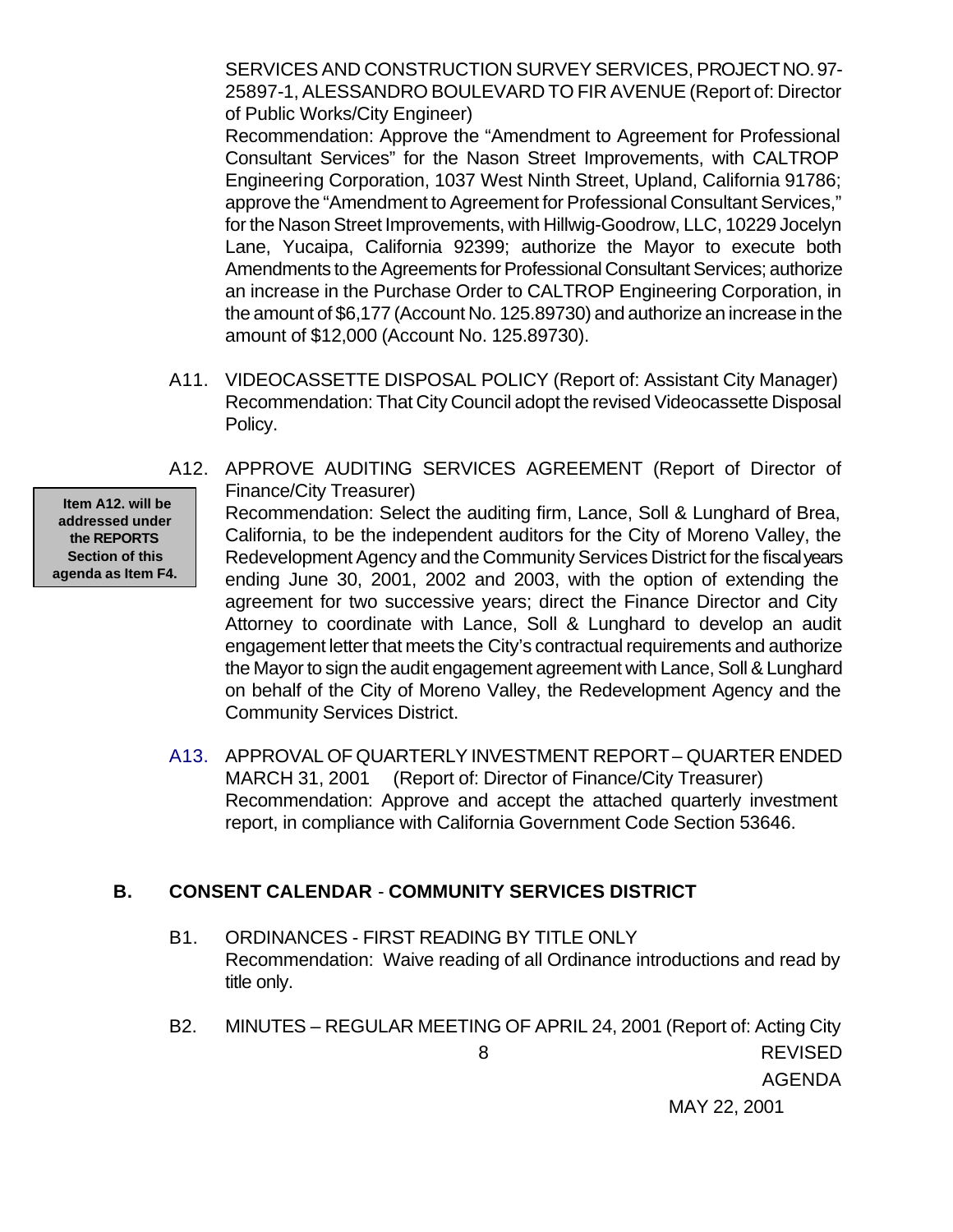Clerk) Recommendation: Approve as submitted.

- B3. MINUTES SPECIAL MEETING OF MAY 1, 2001 (Report of: Acting City Clerk) Recommendation: Approve as submitted
- B4. AWARD OF CONTRACT MORENO VALLEY COMMUNITY SERVICES DISTRICT PROJECT NO. E-2/01 – MAINTENANCE OF EXTENSIVE LANDSCAPING AND IRRIGATION – HIDDEN SPRINGS (Report of: Director of Public Works/City Engineer) Recommendation: Approve the Agreement for landscape maintenance services with Tropical Plaza Nursery, Inc., Villa Park, California; authorize the President of the Board to execute said Agreement with Tropical Plaza Nursery, Inc.; authorize the Purchasing Agent to issue open purchase orders to Tropical Plaza Nursery, Inc. in the amounts of:
	- a.) ONE HUNDRED ELEVEN THOUSAND SEVEN HUNDRED EIGHTY DOLLARS AND NO/100 \$111,780.00) for twelve months of base maintenance service, and;
	- b.) TWENTY-THREE THOUSAND SIX HUNDRED TWENTY DOLLARS AND NO/100 (\$23,620.00) for anticipated Additional Work, per Section 3., paragraph d. of said Agreement.
- B5. PROPOSED ADDITIONAL SITE AT ARMADA ELEMENTARY SCHOOL AND ADDITION OF SITE SUPERVISOR POSITION FOR THE GRANT FUNDED CHILD CARE PROGRAM (Report of: Director of Parks and Recreation) Recommendation: Authorize one part-time Recreation Site Supervisor position to the Child Care Services Program; authorize the opening of a new child care program at Armada Elementary School for the Child Care Services Program; authorize a new Site Supervisor position on City employee roster and appropriate funds for this position and authorize the purchase of three new computers for the Armada Elementary School and one additional computer for the Program Manager position.

This additional program and position is 100% grant funded.

 9 REVISED AGENDA MAY 22, 2001 B6. AMEND CONTRACT AGREEMENT WITH KORVE ENGINEERING FOR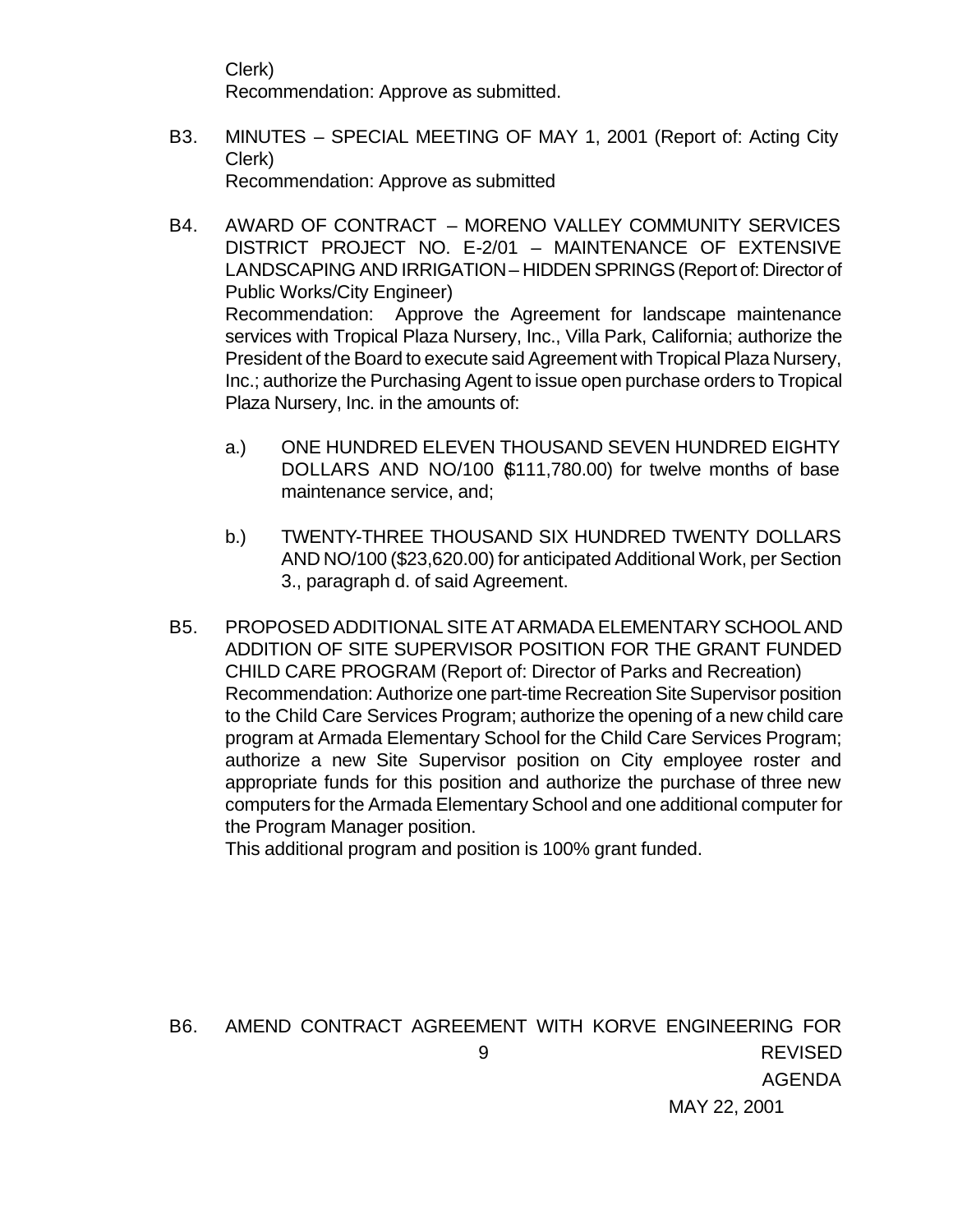ADDITIONAL CONSTRUCTION MANAGEMENT AND ADMINISTRATION SERVICES (Report of: Director of Public Works/City Engineer) Recommendation: Amend and approve the Agreement for Professional Consultant Services, Citywide Streetlight Installation Design ("the Contract Agreement") with Korve Engineering, Inc. ("Korve") to revise the scope of

services to include funding for additional construction management and administration services for the Citywide Streetlight Infill Project (Project Nos. CSD 98/99-001 and CSD 98/99-002); authorize the President of the Board to execute said Amendment to the Contract Agreement for Korve and revise the purchase order to Korve in the amount of \$3,250 to fund the additional scope of services to provide additional construction management and administration services to continue the Citywide Streetlight Infill Project.

## **C. CONSENT CALENDAR** - **COMMUNITY REDEVELOPMENT AGENCY**

- C1. ORDINANCES FIRST READING BY TITLE ONLY Recommendation: Waive reading of all Ordinance introductions and read by title only.
- C2. MINUTES REGULAR MEETING OF APRIL 24, 2001 (Report of: Acting City Clerk)

Recommendation: Approve as submitted.

**Item C3. will be addressed under the REPORTS Section of this agenda as Item F3a.**

C3. PROPOSED FY 2001/02 REDEVELOPMENT AGENCY BUDGET (Report of: Director of Community and Economic Development Recommendation: Review and comment on the proposed Redevelopment Agency Budget for FY 2001/02.

# **D. REPORT OF ACTION FROM CLOSED SESSION BY CITY ATTORNEY, IF ANY**

# **E. PUBLIC HEARINGS - NONE**

# • **ITEMS REMOVED FROM CONSENT CALENDARS FOR DISCUSSION OR SEPARATE ACTION**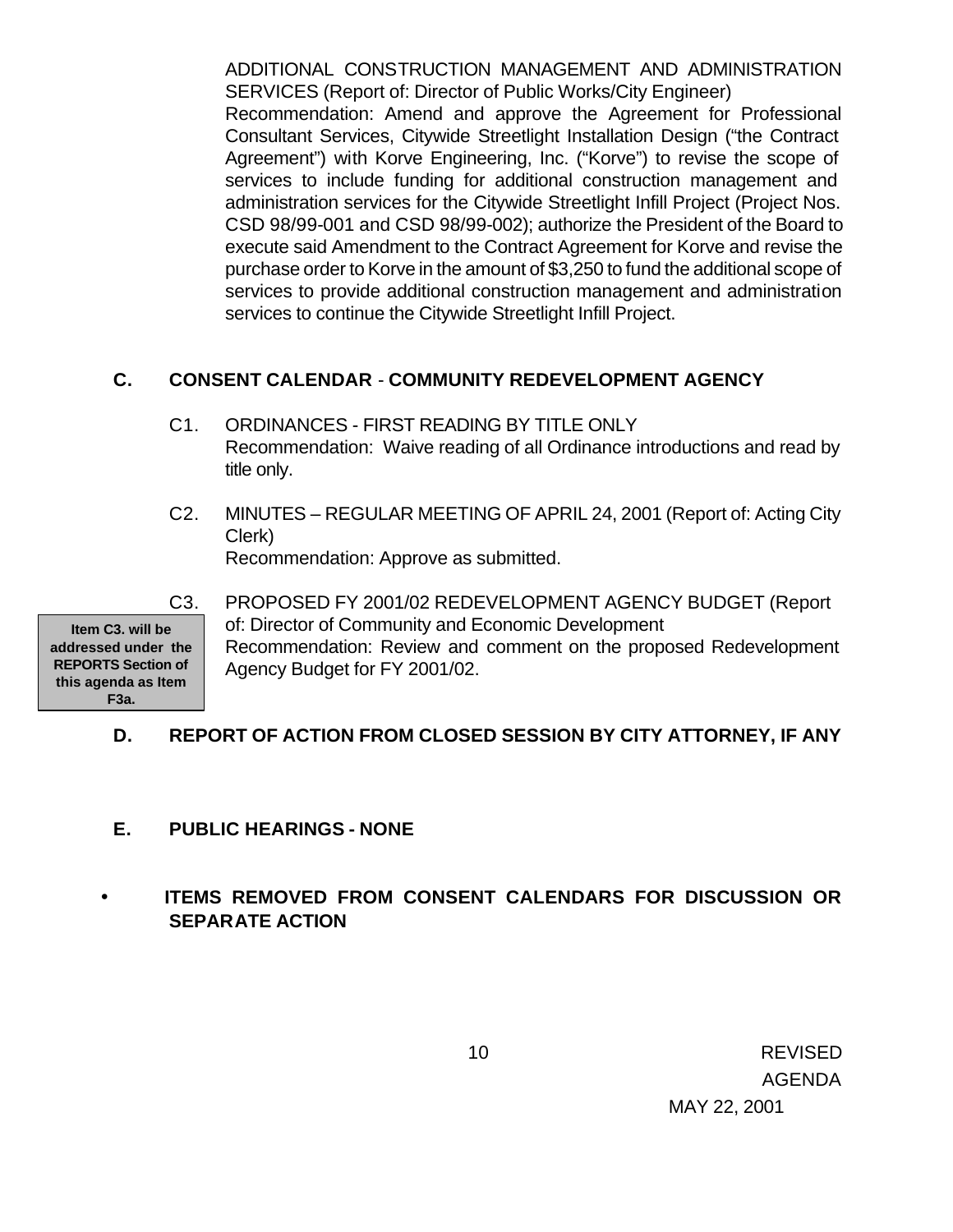**F. REPORTS**

- F1. RIVERSIDE COUNTY INTEGRATED PLAN PROPOSED COMMENTS (Report of: Director of Community and Economic Development and Director of Public Works/City Engineer) Recommendation: That the City Council review the issues related to the proposed Riverside Integrated Plan, and endorse the policy recommendations proposed.
- F2. UTILITY USER'S TAX DIFFERENTIAL REVENUE (Report of: Director of Finance/City Treasurer) Recommendation: That the City Council:
	- 1. Authorize a temporary, one-time credit (rebate) of \$10.00 on each Edison electrical utility bill during the month of August 2001 for Moreno Valley businesses and residents; and
	- 2. Establish a \$200,000 capital project fund and designate the fund for the start-up costs of a municipal utility.
- F3. FY 2001-02 Preliminary Budget Power Point Presentation (Report of: Director of Finance/City Treasurer) (NO WRITTEN MATERIAL ON THIS ITEM)
- F3a. PROPOSED FY 2001/02 REDEVELOPMENT AGENCY BUDGET (Report of: Director of Community and Economic Development **Refer to Item C3.**

Recommendation: Review and comment on the proposed Redevelopment Agency Budget for FY 2001/02.

F4. APPROVE AUDITING SERVICES AGREEMENT (Report of Director of Finance/City Treasurer) **Refer to Item A12.**

Recommendation: Select the auditing firm, Lance, Soll & Lunghard of Brea, California, to be the independent auditors for the City of Moreno Valley, the Redevelopment Agency and the Community Services District for the fiscal years ending June 30, 2001, 2002 and 2003, with the option of extending the agreement for two successive years; direct the Finance Director and City Attorney to coordinate with Lance, Soll & Lunghard to develop an audit engagement letter that meets the City's contractual requirements and authorize the Mayor to sign the audit engagement agreement with Lance, Soll & Lunghard on behalf of the City of Moreno Valley, the Redevelopment Agency and the Community Services District.

F5. LEGISLATIVE UPDATE (Report of: Assistant City Manager)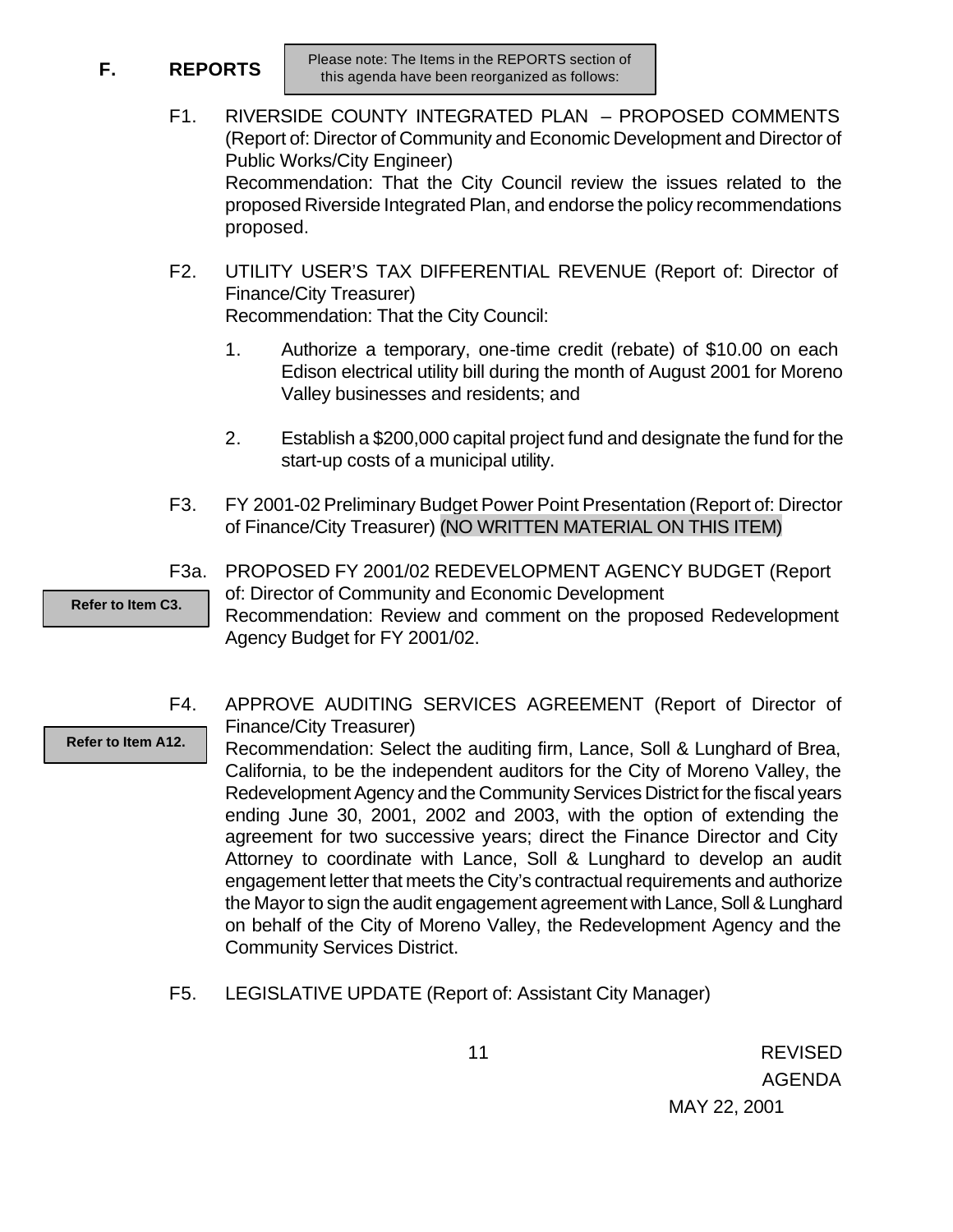Recommendation: That the City Council receive and file the Legislative Status Report.

F6. WAIVER OF PENALTIES AND INTEREST ON DELINQUENT ASSESSMENT INSTALLMENTS ON ASSESSOR PARCEL NUMBER (APN) 297-170-026 WITHIN ASSESSMENT DISTRICT 87-4 (CENTERPOINTE) (Report of: Director of Public Works/City Engineer) Recommendation: That the City Council approve and adopt Resolution No. 2001-20.

### Resolution No. 2001-20

A Resolution of the City Council of the City of Moreno Valley, California, Waving Penalties and Interest on Delinquent Assessment Installments on Certain Property Pursuant to an Agreement By and Between the City of Moreno Valley and the County of Riverside

- F7. REPORT TO CONSIDER PUBLIC COMMENTS REGARDING COMMUNITY SERVICES DISTRICT ZONE D MAIL BALLOT PROCEEDINGS FOR TRACTS 19799, 22093, AND 22371 (AND ALL ASSOCIATED PHASES) (Report of: Director of Public Works/City Engineer) Recommendation: That the City Council, acting in their respective capacities as President and Members of the Board of Directors of the Moreno Valley Community Services District (CSD)
	- 1. Accept public comment regarding the retention of CSD Zone D (Parkway Landscape Maintenance) services at the standard level and the associated annual charge being proposed in mail ballot proceedings for Tracts 19799, 22093, AND 22371 (and all associated phases.)
- F8. REPORT TO CONSIDER PUBLIC COMMENTS REGARDING MORENO VALLEY COMMUNITY SERVICES DISTRICT PROPOSED 2001/2002 ANNUAL CHARGES (Report of: Director of Public Works/City Engineer) Recommendation: That the City Council acting in their respective capacities as President and Members of the Board of the Moreno Valley Community Services District (CSD):
	- 1. Accept public comment regarding the CSD proposed 2001/2001 annual charges. The proposed charges are for providing continuing service to parks and parkways (medians), recreation services, residential street lighting, arterial street lighting, parkway landscape maintenance, and extensive landscape maintenance during fiscal year 2001/2002, as submitted in the Annual Levy Report on file in the office of the City Clerk.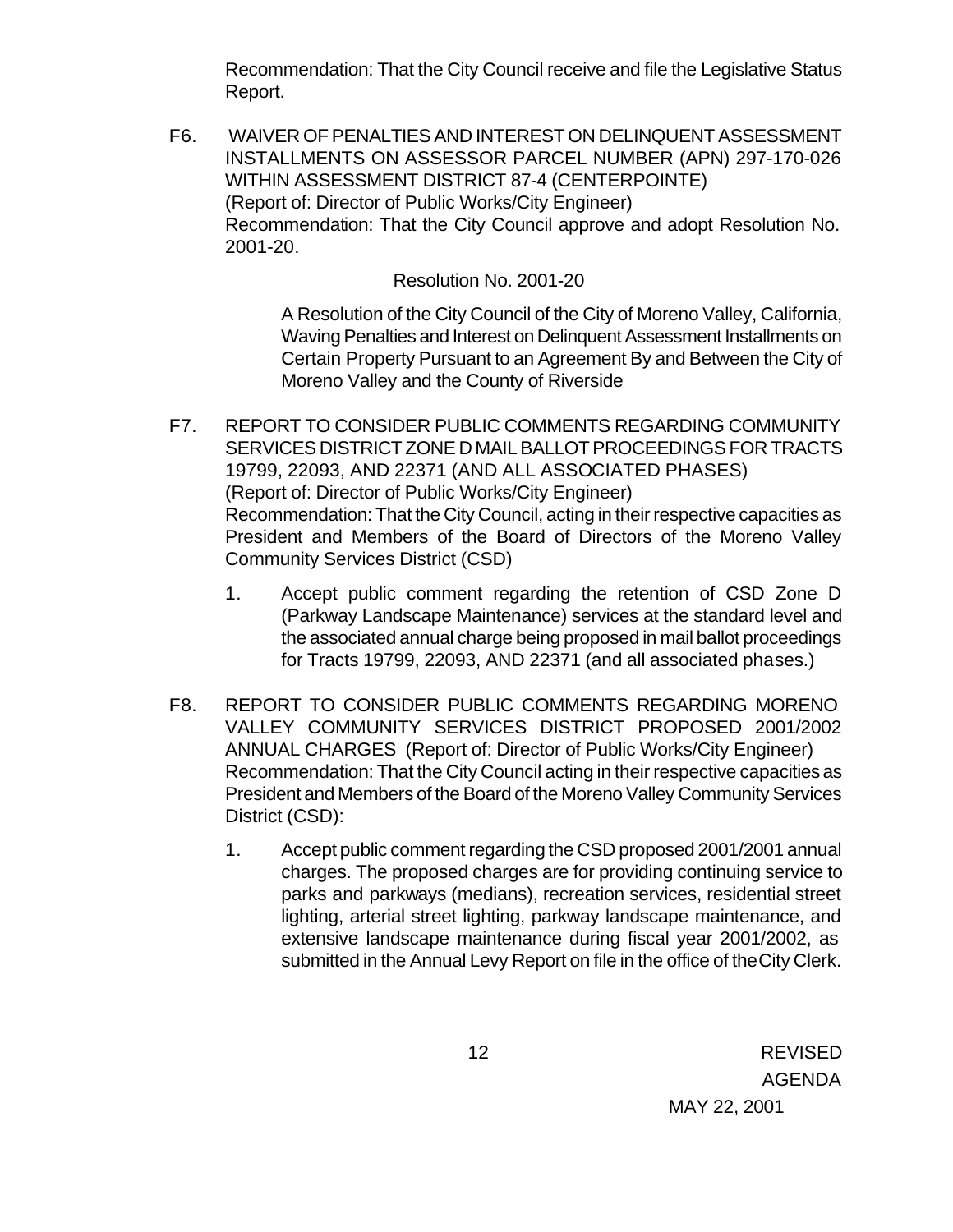### **G. LEGISLATIVE ACTIONS**

### ORDINANCES - 1ST READING & INTRODUCTION

G1. APPROVE AND ADOPT RESOLUTION NO. CSD 2001-06 FOR THE ESTABLISHMENT OF COMMUNITY SERVICES DISTRICT (CSD) ZONE B1-B (KRISTEN COURT STREETLIGHT IMPROVEMENTS) AND INTRODUCE ORDINANCE NO. CSD 31 FOR THE PURPOSE OF AUTHORIZING THE COLLECTION OF CHARGES (Report of: Director of Public Works/City Engineer)

Recommendation: That the City Council acting in their respective capacities as President and Members of the Board of Directors of the Moreno Valley CSD:

1) Approve and adopt Resolution No. CSD 2001-06, for the purpose of establishing Zone B-1B District boundaries (subzone of CSD Zone B) and construction of improvements for Kristen Court

#### Resolution No. CSD 2001-06

A Resolution of the City Council of the City of Moreno Valley, California, Acting in its Capacity as the Board of Directors of the Moreno Valley Community Services District, Approving the Establishment of Zone B-1B (Kristen Court Streetlight Improvements)

2) Introduce Ordinance No. CSD 31, as required by the County of Riverside, to authorize the collection of Zone B-1B District parcel charges on the tax bill

### Ordinance No. CSD 31

An Ordinance of the City Council of the City of Moreno Valley, California, Acting in its capacity as the Board of Directors of the Moreno Valley Community Services District, Approving and Adopting a Parcel Charge for Zone B-1B (Kristen Court Streetlight Improvements) During Fiscal Year 2001/02

ORDINANCES - 2ND READING & ADOPTION - NONE

ORDINANCES - URGENCY ORDINANCES - NONE

RESOLUTIONS - NONE

### • **CONTINUATION OF PUBLIC COMMENTS ON MATTERS NOT ON THE AGENDA**, **IF NEEDED**